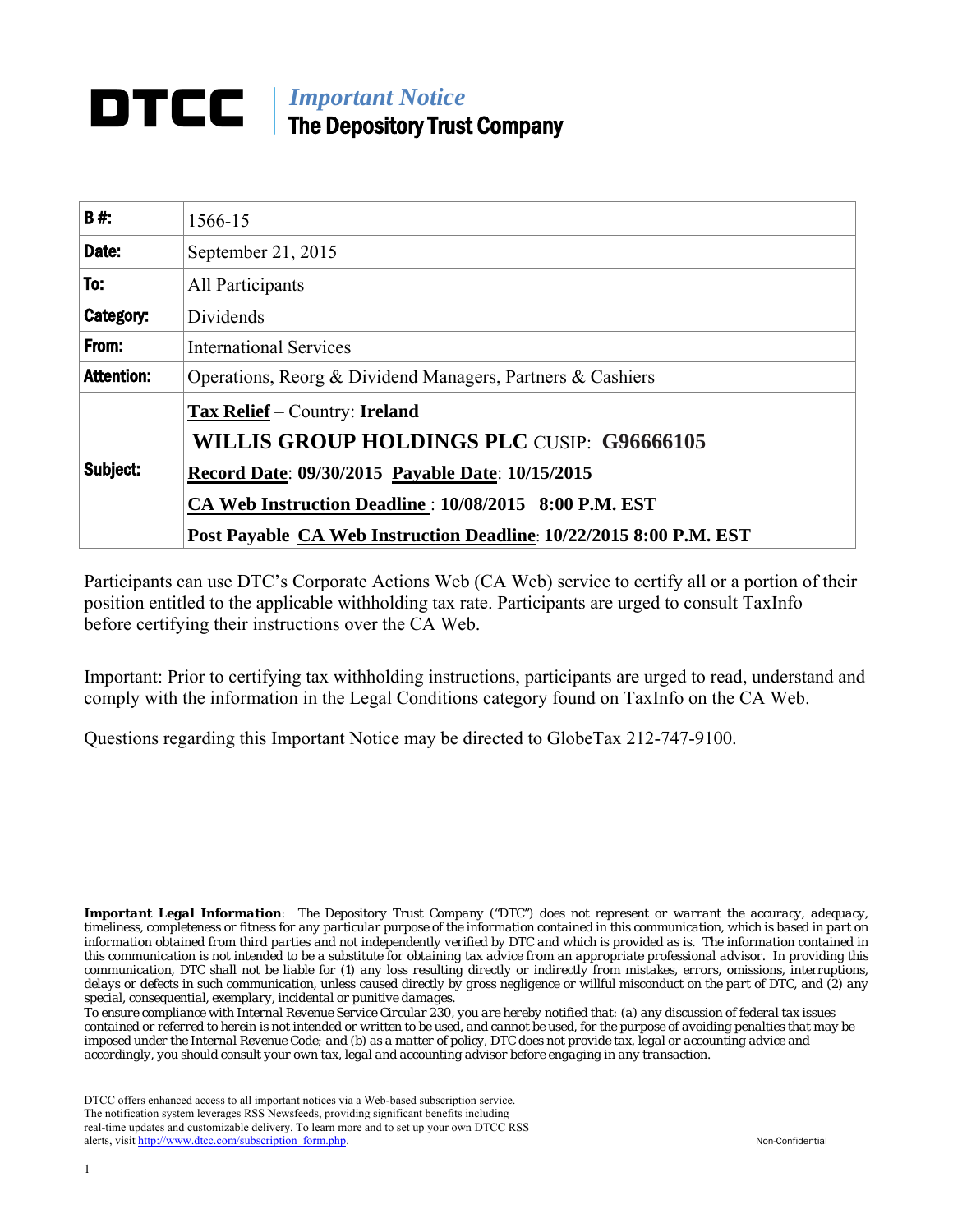

## **WILLIS GROUP HOLDINGS PLC (the "Company") CUSIP: G96666105 RECORD DATE: September 30, 2015 PAY DATE: October 15, 2015**

Participants can elect to receive a distribution with 0% (tax-exempt rate) Irish dividend withholding tax ("DWT") withheld on behalf of beneficial owners who meet the following conditions:

- 1. beneficial owners with a verified U.S. address; or
- 2. beneficial owners resident for tax purposes in a "relevant territory" (other than the U.S.) (**see Appendix A)** and who have provided the required Irish DWT forms to BNY Mellon or to a Qualifying Intermediary ("QI") closest to the beneficial owner and the beneficial owner is disclosed to BNY Mellon using **Appendix B** enclosed by 8 P.M. EST. on the last day of the applicable CA Web election period; or
- 3. beneficial owners NOT resident for tax purposes in Ireland or a relevant territory who qualify for other exemptions and have provided the required Irish DWT forms to BNY Mellon or to a Qualifying Intermediary ("QI") closest to the beneficial owner and the beneficial owner is disclosed to BNY Mellon using **Appendix B** enclosed by 8 P.M. EST. on the last day of the applicable CA Web election period; or
- 4. beneficial owners that are Irish resident companies or other Irish resident entities that are exempt from Irish DWT for Irish tax purposes and have provided the required Irish DWT forms to BNY Mellon or to a Qualifying Intermediary ("QI") closest to the beneficial owner and the beneficial owner is disclosed to BNY Mellon using **Appendix B** enclosed by 8 P.M. EST. on the last day of the applicable CA Web election period.

All others will be subject to DWT at 20% (unfavorable rate).

**Participants can use DTC's Corporate Actions Web (CA Web)** instructions tab to certify all or a portion of their position entitled to the applicable withholding tax rate.

By participating in the DTC CA Web process, Participants agree to comply with all audit requests made by the Irish Revenue Commissioners within twenty one days.

#### **NOTE: THE PRE-PAY DATE CA WEB WINDOW WILL OPEN ON OCTOBER 1, 2015 AND WILL CLOSE ON OCTOBER 8, 2015 by 8 PM EST.**

#### **NOTE: THE POST-PAY DATE CA WEB WINDOW WILL OPEN ON OCTOBER 16, 2015 AND WILL CLOSE ON OCTOBER 22, 2015 by 8 PM EST.**

By certifying the exempt rate, the participant is certifying that the beneficial owner meets one of the criteria listed below:

#### **EXEMPT 0% - U.S. RESIDENTS**

The direct beneficial owner of the shares to be paid at the exempt rate has a valid U.S. address on the participant's books and records on the record date of September 30, 2015. The participant is **not required** to provide a U.S. Certification of Residence (Form 6166) but must have a valid U.S. address on their books which has been certified by the beneficial owner through a Form W-9.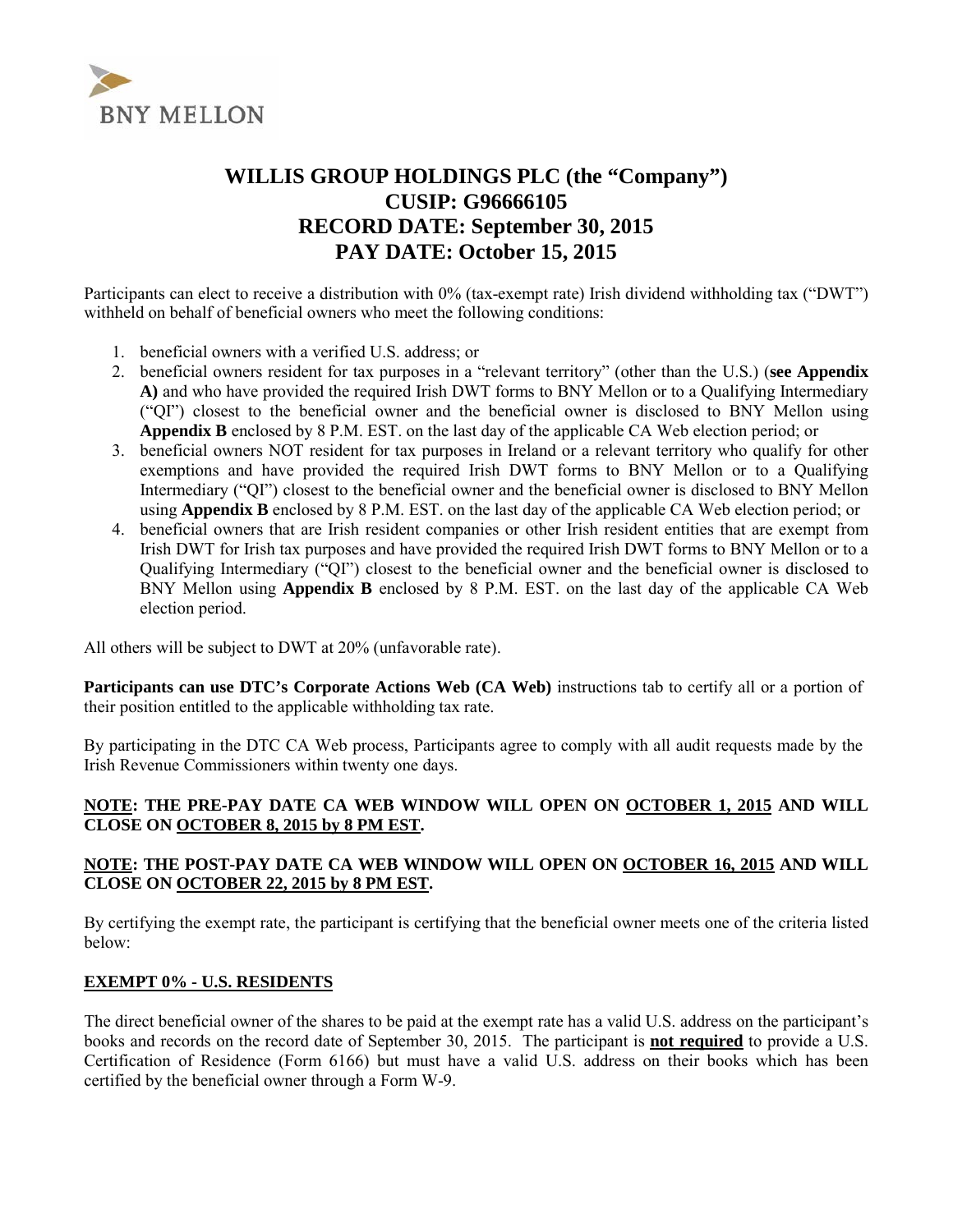## **EXEMPT 0% - RESIDENTS OF RELEVANT TERRITORIES (OTHER THAN THE U.S.)**

The direct beneficial owner of the shares to be paid at the exempt rate is tax resident in a "relevant territory" (other than the U.S.) on the record date of September 30, 2015 (**Appendix A**).

To qualify under this category:

- a) An original Non-Resident Form V2A, V2B or V2C is on file with a QI closest to the beneficial owner and the relationship between the QI and the beneficial owner is disclosed to BNY Mellon using **Appendix B** enclosed. **OR**
- b) An original Non-Resident Form V2A, V2B or V2C is provided to BNY Mellon by the end of the applicable CA Web election period and the beneficial owner is disclosed to BNY Mellon using **Appendix B** enclosed.

The beneficial owner must have provided the relevant Non-Resident Form V2A, V2B or V2C to BNY Mellon or other QI as applicable, and the beneficial owner is disclosed to BNY Mellon using **Appendix B** enclosed by 8 P.M. EST. on the last day of the Pre-Pay Date CA Web election period to be eligible for payment via relief at source on Pay Date.

## **EXEMPT 0% - OTHER ELIGIBLE ENTITIES**

The direct beneficial owner of the shares to be paid at the exempt rate is a company that is not resident for tax purposes in Ireland or in a relevant territory but is controlled either by one or more persons that are resident in a relevant territory or by a company, the principal class of shares of which, or of its 75% parent company, is substantially and regularly traded on a recognized stock exchange in a relevant territory on the record date of September 30, 2015 (**Appendix A**).

To qualify under this category:

- a) An original Non-Resident Form V2B is on file with a QI closest to the beneficial owner and the relationship between the QI and the beneficial owner is disclosed to BNY Mellon using **Appendix B**  enclosed.
	- **OR**
- b) An original Non-Resident Form V2B is provided to BNY Mellon by the end of the applicable CA Web election period and the beneficial owner is disclosed to BNY Mellon using **Appendix B** enclosed.

The beneficial owner must have provided the Non-Resident Form V2B to BNY Mellon or other QI as applicable, and the beneficial owner is disclosed to BNY Mellon using **Appendix B** enclosed by 8 P.M. EST. on the last day of the Pre-Pay Date CA Web election period to be eligible for payment via relief at source on Pay Date.

## **EXEMPT 0% - EXEMPT IRISH RESIDENTCORPORATIONS AND OTHER ENTITIES**

The direct beneficial owner of the shares to be paid at the exempt rate is an Irish resident company or other Irish resident entity that is exempt from Irish DWT, such as a pension fund, and is resident in Ireland on the record date of September 30, 2015.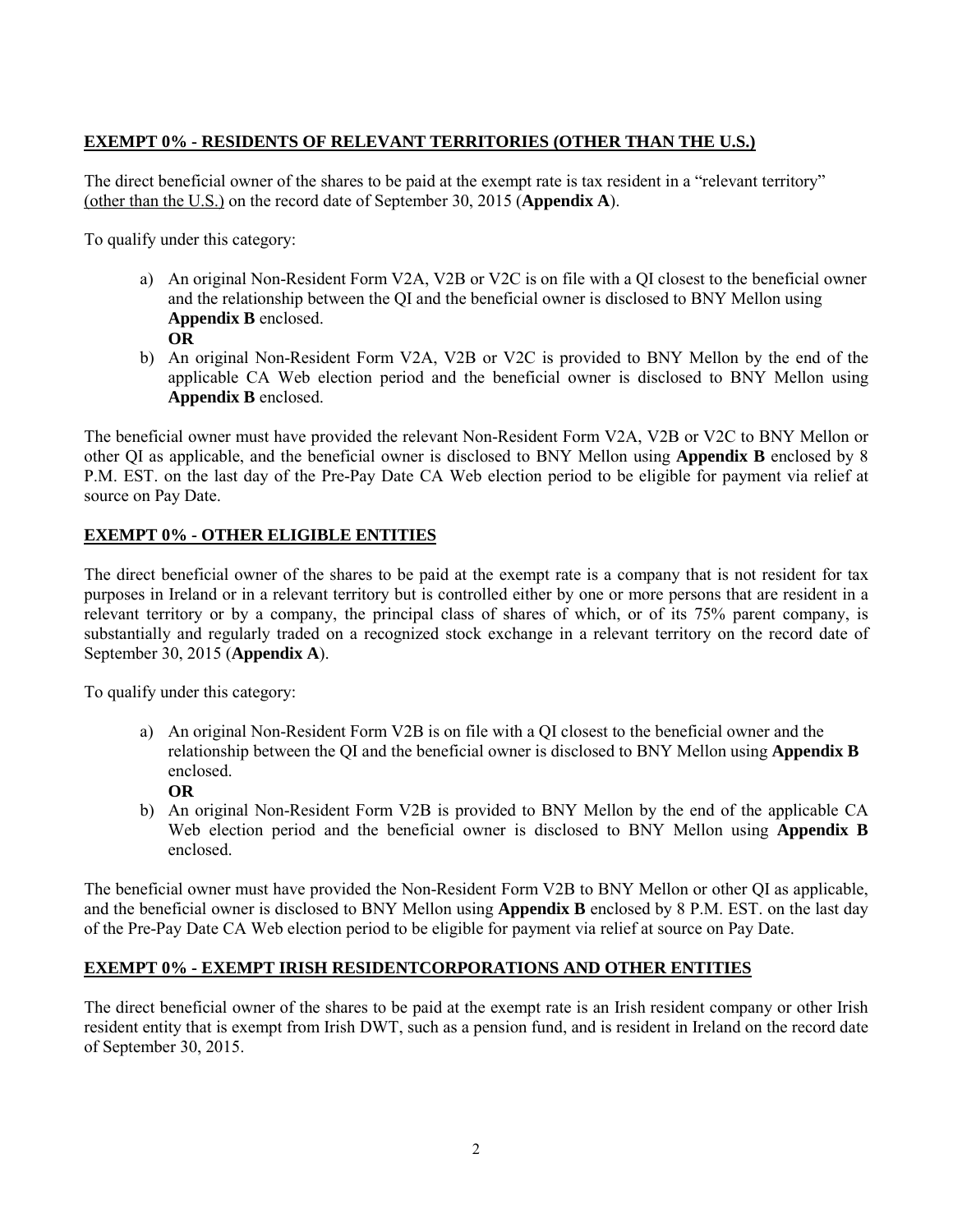To qualify under this category:

- a) An original Composite Resident Form V3 is on file with a QI closest to the beneficial owner and the relationship between the QI and the beneficial owner is disclosed to BNY Mellon using **Appendix B**  enclosed.
- **OR**
- b) An original Composite Resident Form V3 is provided to BNY Mellon by the end of the applicable CA Web election period and the beneficial owner is disclosed to BNY Mellon using **Appendix B** enclosed.

The beneficial owner must have provided the Composite Resident Form V3 to BNY Mellon or other QI as applicable, and the beneficial owner is disclosed to BNY Mellon using **Appendix B** enclosed by 8 P.M. EST. on the last day of the Pre-Pay Date CA Web election period to be eligible for payment via relief at source on Pay Date.

## **UNFAVORABLE 20%**

For purposes of certifying via CA Web on this dividend distribution, all shares that do not meet the criteria for the exempt rate noted above will be paid net of Irish DWT applied at the rate of 20%.

## **Partnerships and Trusts are entitled for tax relief via CA Web as follows:**

## **PARTNERSHIPS**

For Irish DWT purposes, a partnership is viewed as a U.S. resident only to the extent that all of the partnership's underlying partners are U.S. residents. If all partners are U.S. residents and have a U.S. address on the participant's books and records on the record date of September 30, 2015 (certified by the beneficial owner through a valid Form W-9), the partnership is entitled to exemption from DWT under the "U.S. Residents" CA Web election category.

For Irish DWT purposes, a partnership is viewed as a resident of a "relevant territory" only to the extent that all of the partnership's underlying partners are residents of a "relevant territory."

To qualify under the "Residents of Relevant Territories (Other than the U.S.)" CA Web election category, each partner must have:

- a) An original Non-Resident Form V2A, V2B, or V2C on file with a QI closest to the partnership and the partnership and the names of the underlying partners are disclosed to BNY Mellon using **Appendix B**. **OR**
- b) An original Non-Resident Form V2A, V2B, or V2C provided to BNY Mellon and the partnership and the names of the underlying partners are disclosed to BNY Mellon using **Appendix B**.

Each partner must have provided the relevant Non-Resident Form V2A, V2B, or V2C to BNY Mellon or other QI as applicable, and disclosed the relevant information to BNY Mellon using Appendix B by 8 P.M. EST on the last day of the pre-pay date CA Web election period to be eligible for payment via relief at source on pay date.

A non-relevant territory formed partnership, e.g. Cayman Islands, may potentially qualify under the "Other Eligible Entities" CA Web election category. To qualify under this category, the partnership must apply directly to the Irish Revenue Commissioners to receive a letter by concession granting the partnership exemption at source from Irish DWT (provided all partners are resident in a relevant territory or are otherwise entitled to exemption from Irish DWT) and the partnership must have: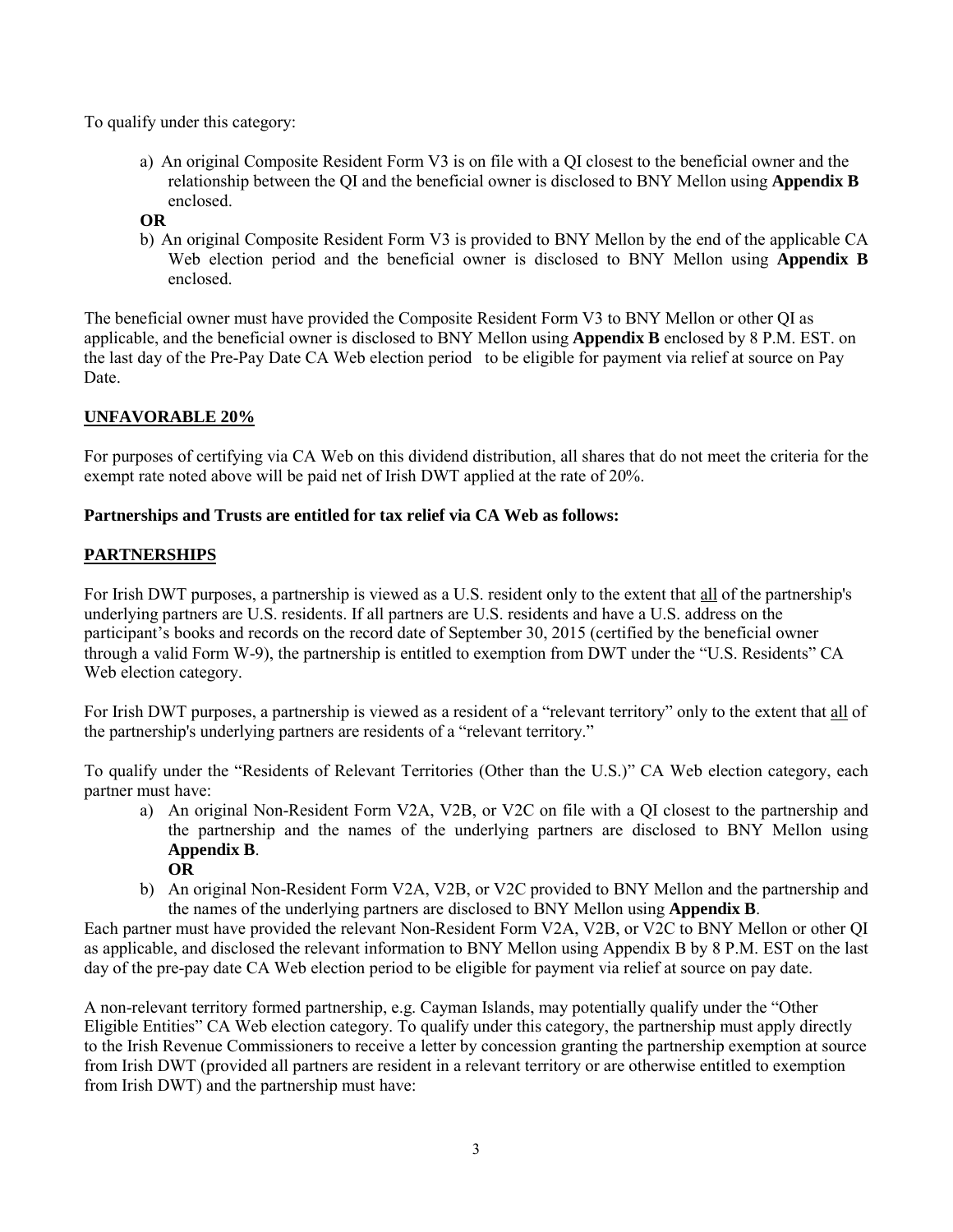- a) A concession letter from the Irish Revenue Commissioners on file with a QI closest to the partnership and the partnership is disclosed to BNY Mellon using **Appendix B**. **OR**
- b) A concession letter from the Irish Revenue Commissioners provided to BNY Mellon and the partnership is disclosed to BNY Mellon using **Appendix B**.

In order to apply for the concession, the Irish Revenue Commissioners require valid V2 Forms for all partners, a spreadsheet listing of all partners, and their percentage shareholdings.

The partnership must have provided the relevant concession letter to BNY Mellon or other QI as applicable, and the partnership is disclosed to BNY Mellon using Appendix B by 8 P.M. EST on the last day of the pre-pay date CA Web election period to be eligible for payment via relief at source on pay date.

## **In any of these scenarios, if at least one partner is not a resident of a "relevant territory" or otherwise entitled to an exemption from Irish DWT, no part of the partnership's position is entitled to exemption from Irish DWT.**

In instances where the partnership has been taxed at source on a dividend payment, either the partnership (if all underlying partners are eligible) or an individual qualifying partner may apply for a refund of the tax withheld via a long form claim. For information on filing a long form claim after pay date, please contact BNY Mellon c/o GlobeTax at 1-800-915-3536.

## **TRUSTS**

Taxable Trusts (for Irish DWT purposes, "discretionary trusts"): If a trust is taxable at the entity level and falls within one of the exempt categories set out above at the level of the trust, it is entitled to exemption from Irish DWT.

Non-taxable trusts (for Irish DWT purposes, "non-discretionary trusts"): If a trust is not taxable at the entity level, eligibility for exemption from Irish DWT depends on the residency of its underlying beneficiaries. If all beneficiaries are residents of relevant territories or are otherwise entitled to exemption from Irish DWT, the trust is entitled to exemption from Irish DWT. If at least one beneficiary is not a resident of a relevant territory or are otherwise entitled to exemption from Irish DWT, no part of the trust's position is entitled to exemption from Irish DWT and the trust's entire position is subject to the 20% Irish DWT.

Withholding rate with Participant CA Web certification for taxable trusts falling within one of the exempt categories set out above at the level of the trust with and non-taxable trusts whose beneficiaries are all qualifying non-residents: 0%

Withholding rate without Participant CA Web certification and for non-taxable trusts with at least one beneficiary not a resident of a "relevant territory" or otherwise entitled to exemption from Irish DWT: 20%

## **SPECIAL SITUATIONS**

#### **U.S. Citizens and Residents on long-term assignment abroad**

If a shareholder has an address in a relevant territory but has a valid Form W-9 on file that validates his/her residency in the U.S. then this shareholder may obtain the exempt withholding rate with,

## **Either:**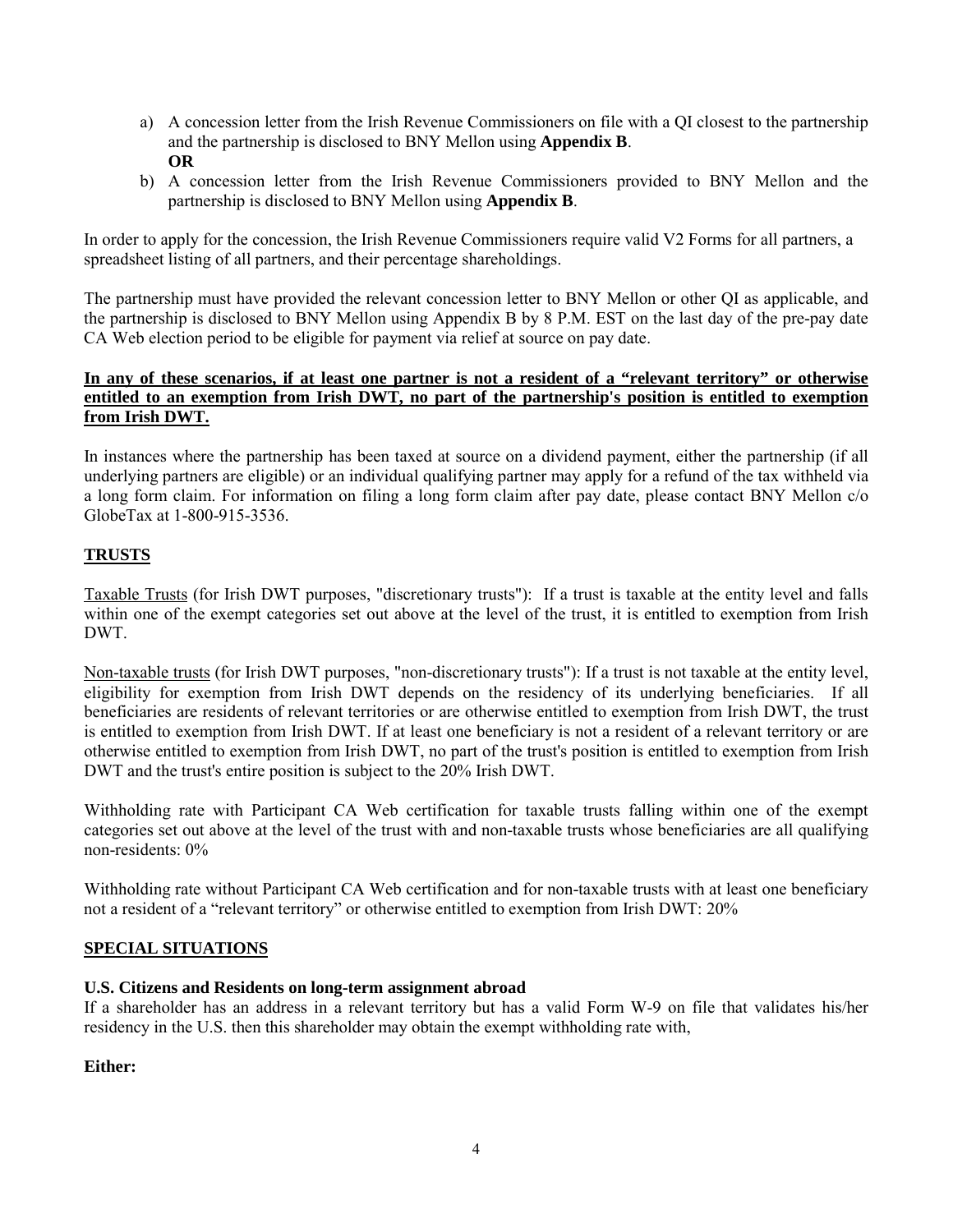#### **AN ELECTION IN THE EXEMPT 0% - U.S. RESIDENTS CATEGORY IF:**

Either

- a) There is still a valid U.S. address on file with the DTC Participant.
- Or
- a) An original Non-Resident Form V2A and an I.R.S. form 6166 are provided to either the QI closest to the beneficial owner or to BNY Mellon and the beneficial owner is disclosed to BNY Mellon using **Appendix B** enclosed. Should the relevant forms be on file with the QI, the relationship between the QI and the beneficial owner must be disclosed to BNY Mellon using **Appendix B** enclosed

#### **Or:**

## **AN ELECTION IN THE EXEMPT 0% - RESIDENTS OF RELEVANT TERRITORIES (OTHER THAN THE U.S.) CATEGORY IF:**

He/she meets the requirements listed for residents in Relevant Territories (other than the U.S.) above.

#### **Residents of a Relevant Territory residing in the U.S.**

If a shareholder has an address in the U.S. but has a Form W-8BEN on file that validates his residency in a relevant territory (other than the U.S.) he may claim exemption in the EXEMPT 0% - RESIDENTS OF RELEVANT TERRITORIES (OTHER THAN THE U.S.) provided that he satisfies all other terms and conditions under that category.

To ensure that beneficial owners who meet the exempt treatment criteria receive their **WILLIS GROUP HOLDINGS PLC** dividends gross please notify DTC, via CA Web, no later than **October 22, 2015**, as to the declaration of the shares representing Exempt and Unfavorable holders as of the record date of **September 30, 2015.**

*Individual residents of Ireland may not benefit from the exempt / favorable rate program unless they are entitled to exemption from DWT under Irish law by reason of incapacity or infirmity and have completed a Composite Resident Form V3 to this effect.*





BNY Mellon offers ESP powered by GlobeTax, which allows for the secure and simplified transfer of beneficial owner level data from the Participant to BNY Mellon, and creates applicable documentation on the Participant's behalf. These claims should be submitted through the following website:

#### [https://esp.globetax.com](https://esp.globetax.com/)

Please use the above contact information if you have any questions about this process.

This system is available for At Source, Quick Refund, and Long Form claims.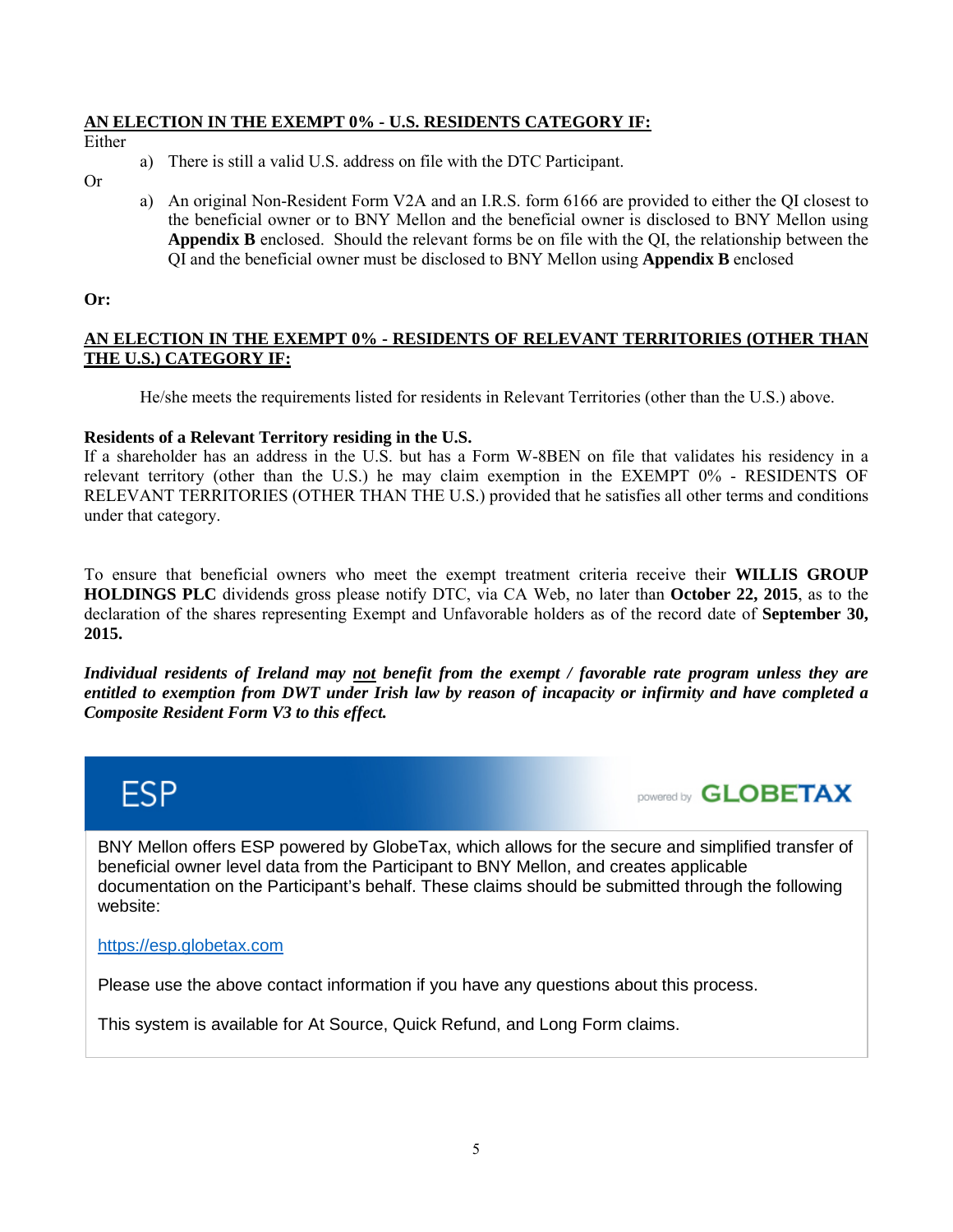For information about filing reclaims after **October 22, 2015**, as well as receiving the appropriate tax forms, please contact:

> GlobeTax as agent for BNY Mellon 90 Broad Street  $-16<sup>th</sup>$  Floor New York, NY 10004 Attn: Irish Reclaims Telephone: 1-800-915-3536 Email: IrelandESP@GlobeTax.com

For DTC participants who filed incorrectly via the DTC CA Web process and wish to amend their filing, please call BNY Mellon at 800-915-3536. Late filings are subject to a Tax Relief Fee of up to \$0.01 per share with a minimum service charge of \$25.00 withheld by BNY Mellon.

## **If Participants do not certify through CA Web for the exempt rate, they will receive the dividend with 20% DWT withheld.**

**Please note:** Claimants will not benefit from the accelerated tax refund procedure if they file after the deadline of **October 22, 2015**, but may submit claims to BNY Mellon, who is available to assist in claiming refunds from the Irish Revenue Commissioners under the traditional long form process until **December 1, 2019**. Be advised that it is generally more advantageous to file a claim earlier, specifically under the accelerated tax refund procedure, as refunds claimed through the traditional long form procedure customarily experience extensive costs and delays.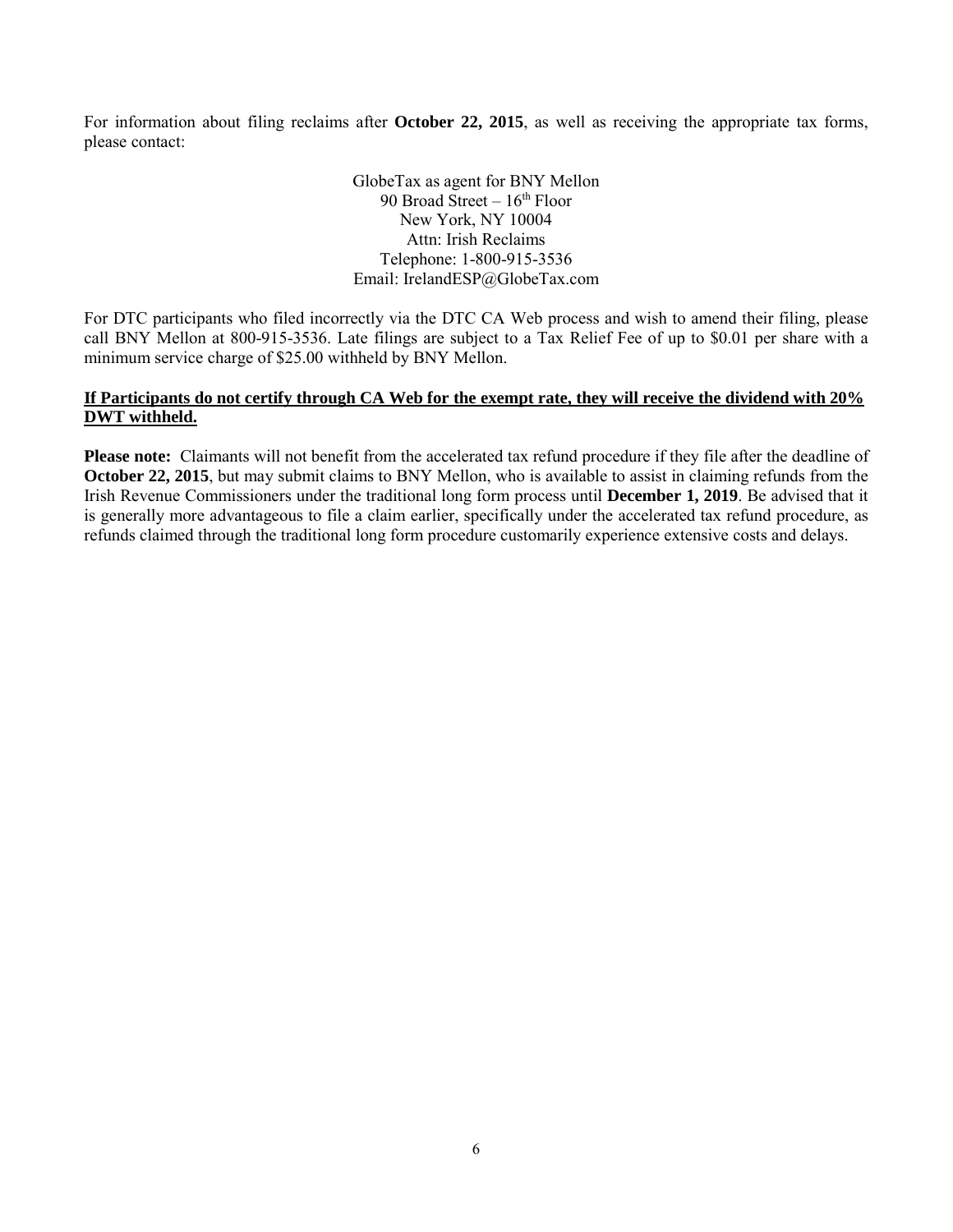#### **APPENDIX A RELEVANT TERRITORIES**

| <b>ALBANIA</b>                  | <b>GREECE</b>      | <b>PANAMA</b>               |  |
|---------------------------------|--------------------|-----------------------------|--|
| <b>ARMENIA</b>                  | <b>HONG KONG</b>   | <b>POLAND</b>               |  |
| <b>AUSTRALIA</b>                | <b>HUNGARY</b>     | <b>PORTUGAL</b>             |  |
| <b>AUSTRIA</b>                  | <b>ICELAND</b>     | <b>QATAR</b>                |  |
| <b>BAHRAIN</b>                  | <b>INDIA</b>       | <b>ROMANIA</b>              |  |
| <b>BELARUS</b>                  | <b>ISRAEL</b>      | <b>RUSSIA</b>               |  |
| <b>BELGIUM</b>                  | <b>ITALY</b>       | <b>SAUDI ARABIA</b>         |  |
| <b>BOSNIA &amp; HERZEGOVINA</b> | <b>JAPAN</b>       | <b>SERBIA</b>               |  |
| <b>BOTSWANA</b>                 | <b>KOREA</b>       | <b>SINGAPORE</b>            |  |
| <b>BULGARIA</b>                 | <b>KUWAIT</b>      | <b>SLOVAK REPUBLIC</b>      |  |
| <b>CANADA</b>                   | <b>LATVIA</b>      | <b>SLOVENIA</b>             |  |
| <b>CHILE</b>                    | <b>LITHUANIA</b>   | <b>SOUTH AFRICA</b>         |  |
| <b>CHINA</b>                    | <b>LUXEMBOURG</b>  | <b>SPAIN</b>                |  |
| <b>CROATIA</b>                  | <b>MACEDONIA</b>   | <b>SWEDEN</b>               |  |
| <b>CYPRUS</b>                   | <b>MALAYSIA</b>    | <b>SWITZERLAND</b>          |  |
| <b>CZECH REPUBLIC</b>           | <b>MALTA</b>       | <b>THAILAND</b>             |  |
| <b>DENMARK</b>                  | <b>MEXICO</b>      | REPUBLIC OF TURKEY, THE     |  |
| <b>EGYPT</b>                    | <b>MOLDOVA</b>     | <b>UKRAINE</b>              |  |
| <b>ESTONIA</b>                  | <b>MONTENEGRO</b>  | <b>UNITED ARAB EMIRATES</b> |  |
| <b>ETHIOPIA</b>                 | <b>MOROCCO</b>     | <b>UNITED KINGDOM</b>       |  |
| <b>FINLAND</b>                  | <b>NETHERLANDS</b> | <b>UNITED STATES</b>        |  |
| <b>FRANCE</b>                   | <b>NEW ZEALAND</b> | <b>UZBEKISTAN</b>           |  |
| <b>GEORGIA</b>                  | <b>NORWAY</b>      | <b>VIETNAM</b>              |  |
| <b>GERMANY</b>                  | <b>PAKISTAN</b>    | <b>ZAMBIA</b>               |  |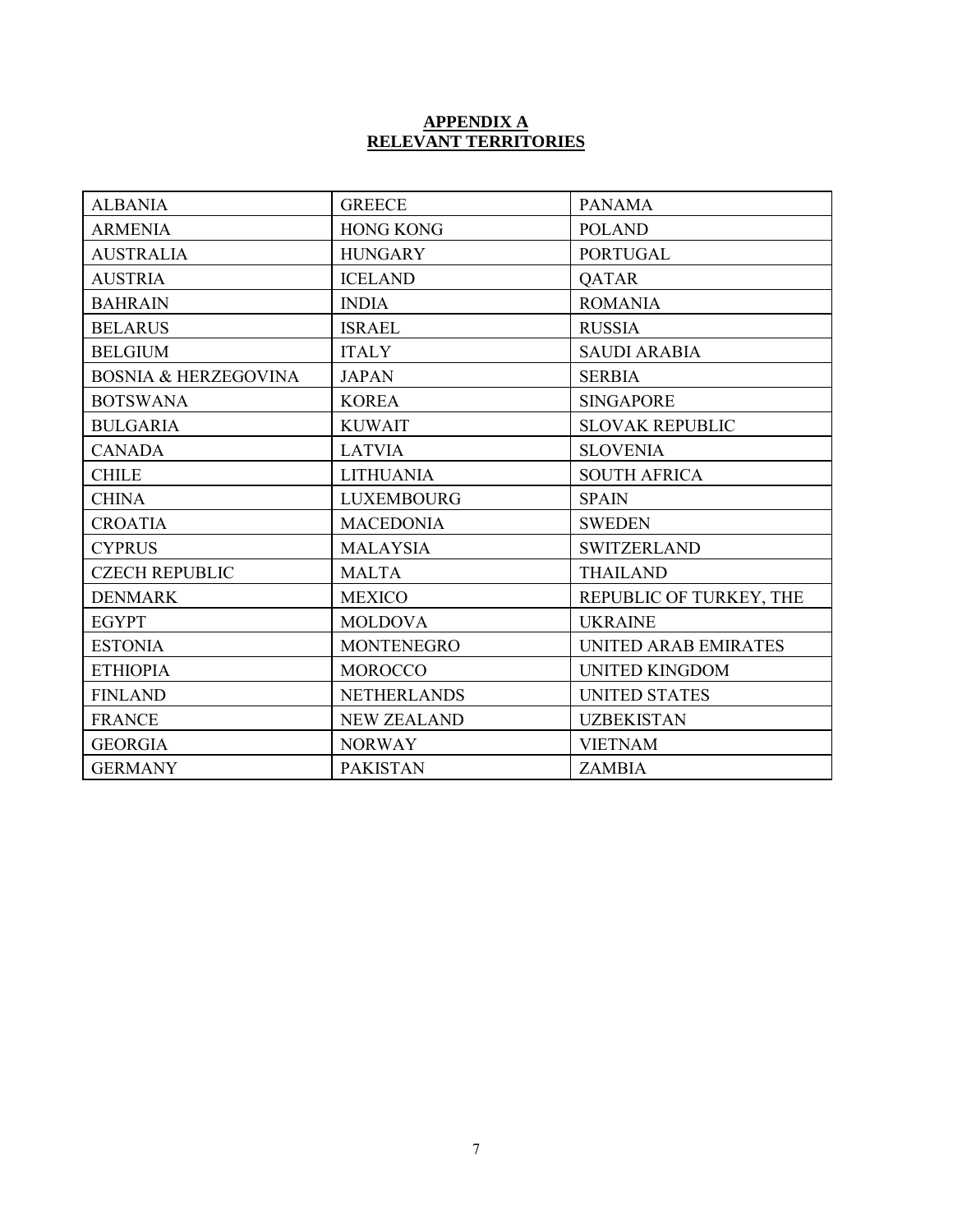#### **APPENDIX B** *\*\*\*THIS DOCUMENT MUST BE PREPARED ON LETTERHEAD\*\*\**

## **COVER LETTER REQUIRED FOR RESIDENTS OF RELEVANT TERRITORIES, IRISH ENTITIES AND OTHER ELIGIBLE ENTITIES**

 $\frac{1}{2}$ (Date)

GlobeTax as agent for BNY Mellon 90 Broad Street - 16th Floor New York, New York 10004 Attn: Irish Reclaims

CUSIP: G96666105

RE: Issue Name: WILLIS GROUP HOLDINGS PLC Record Date: September 30, 2015 Payable Date: October 15, 2015

We, **<DTC Participant Name>**, also known under DTC participant number **<0000>,** acting on behalf of the beneficial owners of the dividend income specified above claim exemption from 20% Irish dividend withholding tax ("DWT")**.** This exemption declaration is in respect of a relevant distribution to be made on the security referenced above**.** We hereby state that these shares are held in a nominee capacity only and we therefore hold no beneficial interest in them; all monies repaid by the Irish Revenue Commissioners will be paid to the underlying beneficial owners.

To support our CA Web exempt election, we have indicated that we are submitting a Non-Resident Form V2A, V2B or V2C or a Composite Resident Form V3, as appropriate, on behalf of the following beneficial owners by entering either "V2A", V2B", V2C" or "V3" in the "V2A, V2B, V2C or V3" column.

If the applicable forms are on file with a Qualifying Intermediary ("QI") (other than BNY Mellon), the name of the QI in possession of the original documentation is provided under the "Name of QI" column, and contact name and the telephone number where this QI can be reached is provided under the "Contact Information" column.

| Name of QI (other than<br><b>BNY Mellon</b> ) | Contact<br>Information | Beneficial Owner<br>Name | Country of<br>Residence | Shares<br>Held | V2A, V2B,<br>V <sub>2</sub> C or V <sub>3</sub> |
|-----------------------------------------------|------------------------|--------------------------|-------------------------|----------------|-------------------------------------------------|
|                                               |                        |                          |                         |                |                                                 |
|                                               |                        |                          |                         |                |                                                 |
|                                               |                        |                          |                         |                |                                                 |
|                                               |                        |                          |                         |                |                                                 |
|                                               |                        |                          |                         |                |                                                 |
|                                               |                        |                          |                         |                |                                                 |
|                                               |                        |                          | Total:                  |                |                                                 |

**Note: If there are five or more beneficial owners please submit a spreadsheet to Laura Gallo at GlobeTax.**